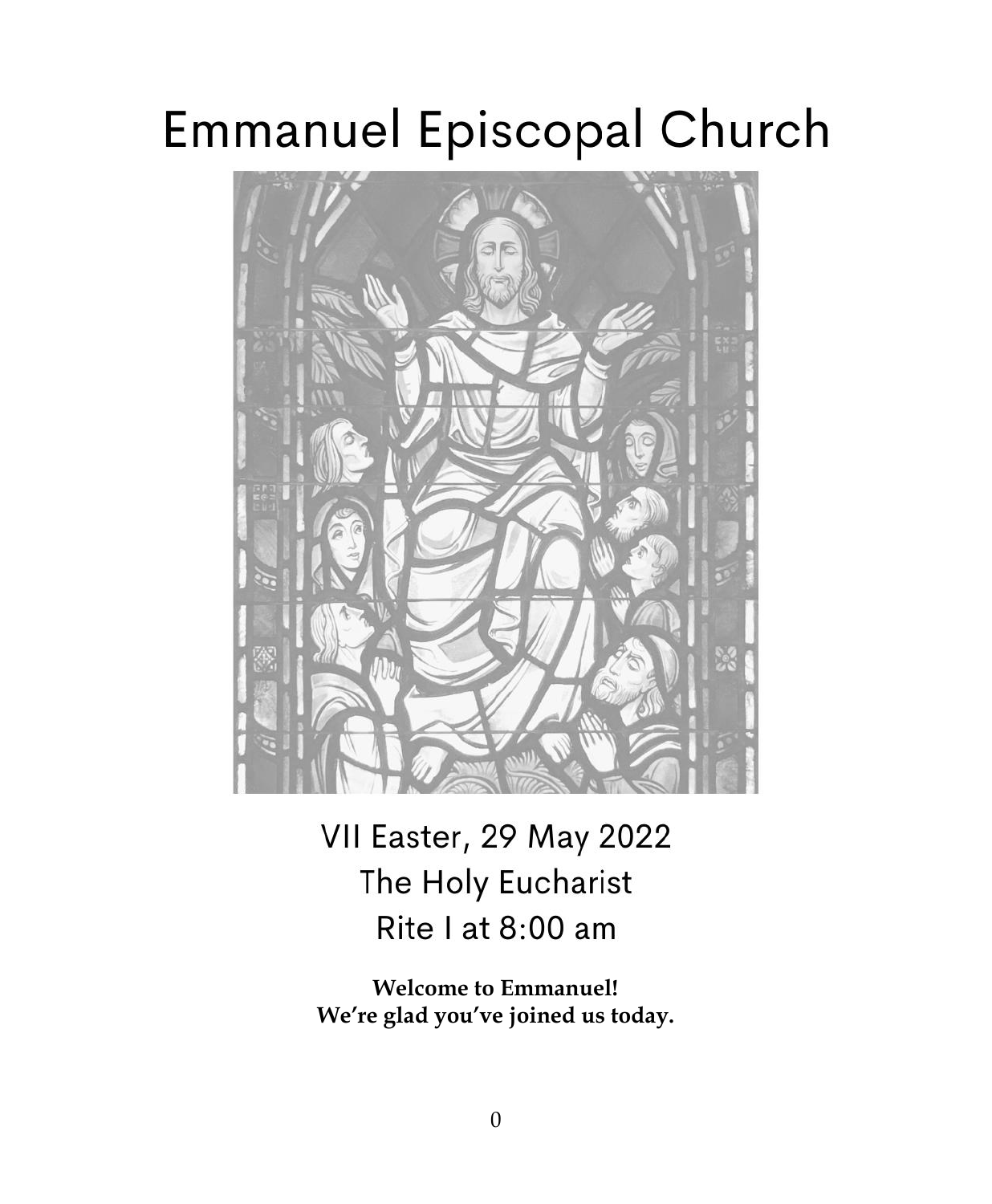# **The Holy Eucharist (Rite I) at 8:00 a.m.**

*The Service begins on page 319 of the Book of Common Prayer.*

#### **THE EASTER ACCLAMATION** BCP, p. 323

*Celebrant* Alleluia. Christ is risen.

*People* **The Lord is risen indeed. Alleluia.**

#### **THE COLLECT FOR PURITY BCP**, p. 323

Almighty God, unto whom all hearts are open, all desires known, and from whom no secrets are hid: Cleanse the thoughts of our hearts by the inspiration of thy Holy Spirit, that we may perfectly love thee, and worthily magnify thy holy Name; through Christ our Lord**.** *Amen.*

#### **THE SUMMARY OF THE LAW** BCP, p. 324

Hear what our Lord Jesus Christ saith: Thou shalt love the Lord thy God with all thy heart, and with all thy soul, and with all thy mind. This is the first and great commandment. And the second is like unto it: Thou shalt love thy neighbor as thyself. On these two commandments hang all the Law and the Prophets.

1

#### **THE GLORIA IN EXCELSIS** BCP, p. 324

**Glory be to God on high, and on earth peace, good will towards men. We praise thee, we bless thee, we worship thee, we glorify thee, we give thanks to thee for thy great glory, O Lord God, heavenly King, God the Father Almighty. O Lord, the only-begotten Son, Jesus Christ; O Lord God, Lamb of God, Son of the Father, that takest away the sins of the world, have mercy upon us. Thou that takest away the sins of the world, receive our prayer. Thou that sittest at the right hand of God the Father, have mercy upon us. For thou only art holy; thou only art the Lord; thou only, O Christ, with the Holy Ghost, art most high in the glory of God the Father. Amen**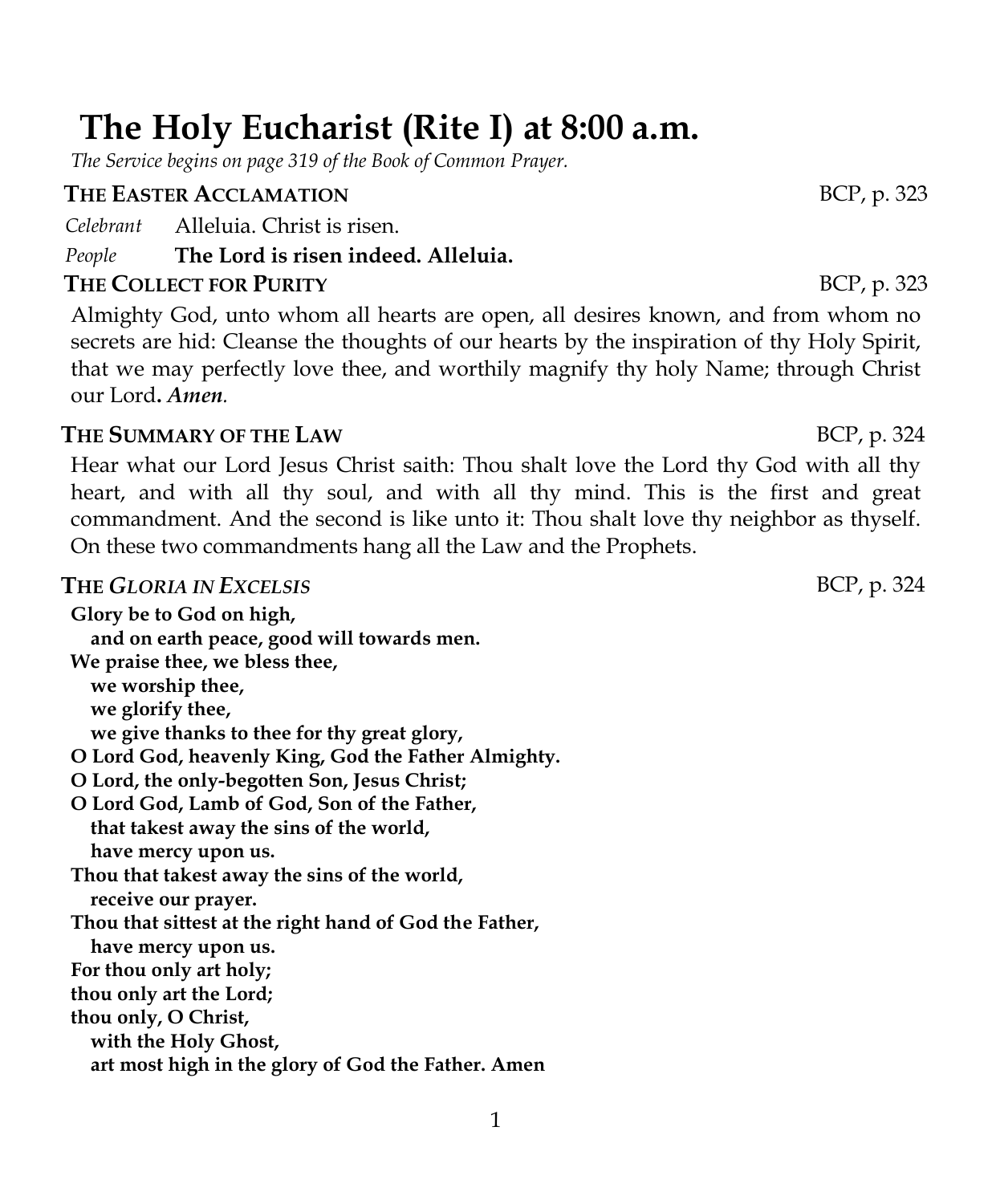#### **THE COLLECT OF THE DAY**

*Celebrant* The Lord be with you. *People* **And with thy spirit.** *Celebrant* Let us pray.

O God, the King of glory, who hast exalted thine only Son Jesus Christ with great triumph unto thy kingdom in heaven: We beseech thee, leave us not comfortless, but send to us thine Holy Ghost to comfort us, and exalt us unto the same place whither our Savior Christ is gone before; who liveth and reigneth with thee and the same Holy Ghost, one God, world without end. *Amen.*

*All are seated*.

#### **THE FIRST LESSON** Acts 16:16-34

#### *A Reading from the Acts of the Apostles:*

With Paul and Silas, we came to Philippi in Macedonia, a Roman colony, and, as we were going to the place of prayer, we met a slave girl who had a spirit of divination and brought her owners a great deal of money by fortune-telling. While she followed Paul and us, she would cry out, "These men are slaves of the Most High God, who proclaim to you a way of salvation." She kept doing this for many days. But Paul, very much annoyed, turned and said to the spirit, "I order you in the name of Jesus Christ to come out of her." And it came out that very hour.

But when her owners saw that their hope of making money was gone, they seized Paul and Silas and dragged them into the marketplace before the authorities. When they had brought them before the magistrates, they said, "These men are disturbing our city; they are Jews and are advocating customs that are not lawful for us as Romans to adopt or observe." The crowd joined in attacking them, and the magistrates had them stripped of their clothing and ordered them to be beaten with rods. After they had given them a severe flogging, they threw them into prison and ordered the jailer to keep them securely. Following these instructions, he put them in the innermost cell and fastened their feet in the stocks.

About midnight Paul and Silas were praying and singing hymns to God, and the prisoners were listening to them. Suddenly there was an earthquake, so violent that the foundations of the prison were shaken; and immediately all the doors were opened and everyone's chains were unfastened. When the jailer woke up and saw the prison doors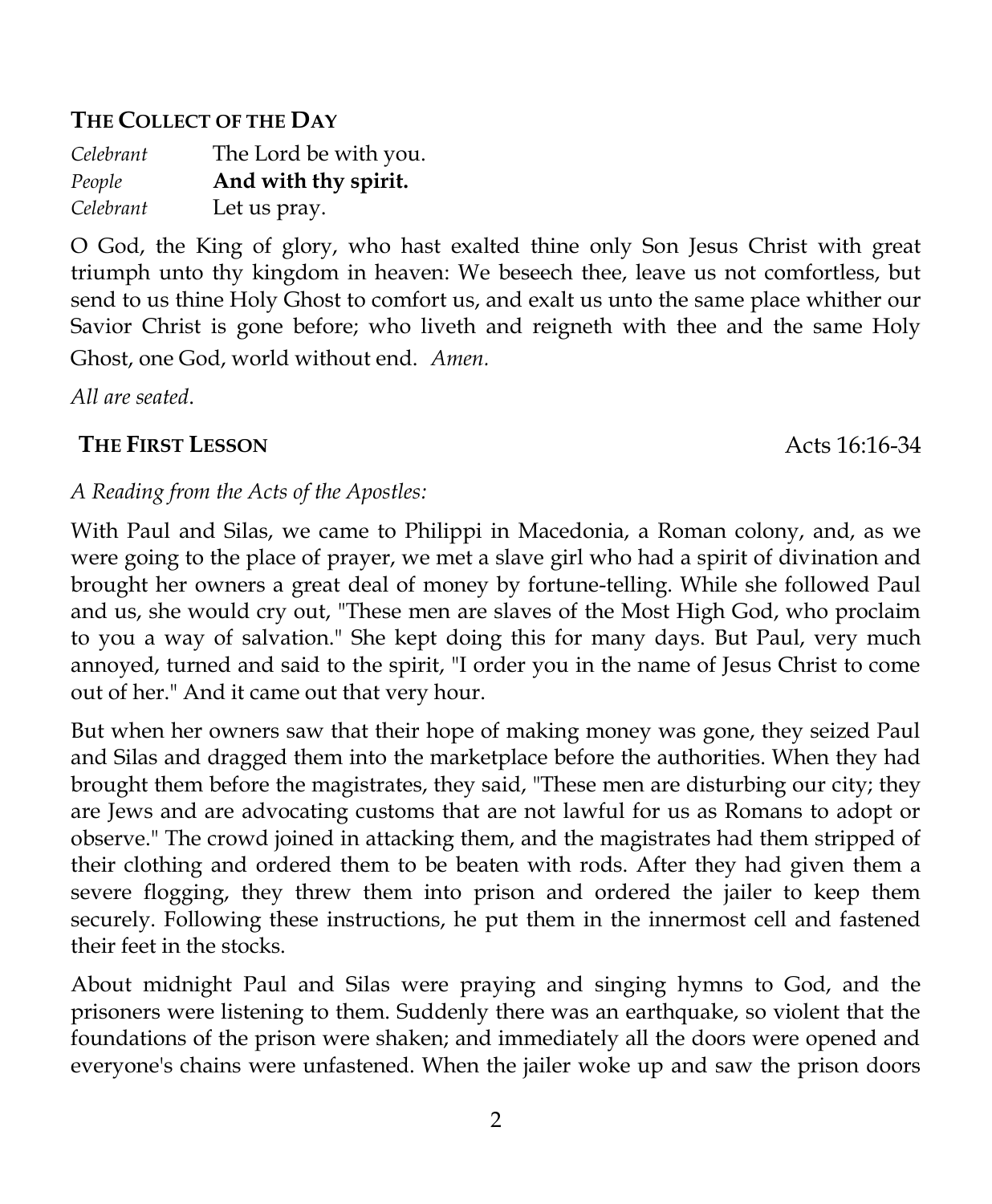wide open, he drew his sword and was about to kill himself, since he supposed that the prisoners had escaped. But Paul shouted in a loud voice, "Do not harm yourself, for we are all here." The jailer called for lights, and rushing in, he fell down trembling before Paul and Silas. Then he brought them outside and said, "Sirs, what must I do to be saved?" They answered, "Believe on the Lord Jesus, and you will be saved, you and your household." They spoke the word of the Lord to him and to all who were in his house. At the same hour of the night he took them and washed their wounds; then he and his entire family were baptized without delay. He brought them up into the house and set food before them; and he and his entire household rejoiced that he had become a believer in God.

Lector: The Word of the Lord. People: **Thanks be to God.** 

#### **PSALM 97** *said together*

1 The LORD is King;

let the earth rejoice; \*

let the multitude of the isles be glad.

- 2 Clouds and darkness are round about him, \* righteousness and justice are the foundations of his throne.
- 3 A fire goes before him \* and burns up his enemies on every side.
- 4 His lightnings light up the world; \* the earth sees it and is afraid.
- 5 The mountains melt like wax at the presence of the LORD, \* at the presence of the Lord of the whole earth.
- 6 The heavens declare his righteousness, \* and all the peoples see his glory.
- 7 Confounded be all who worship carved images and delight in false gods! \* Bow down before him, all you gods.
- 8 Zion hears and is glad, and the cities of Judah rejoice, \* because of your judgments, O LORD.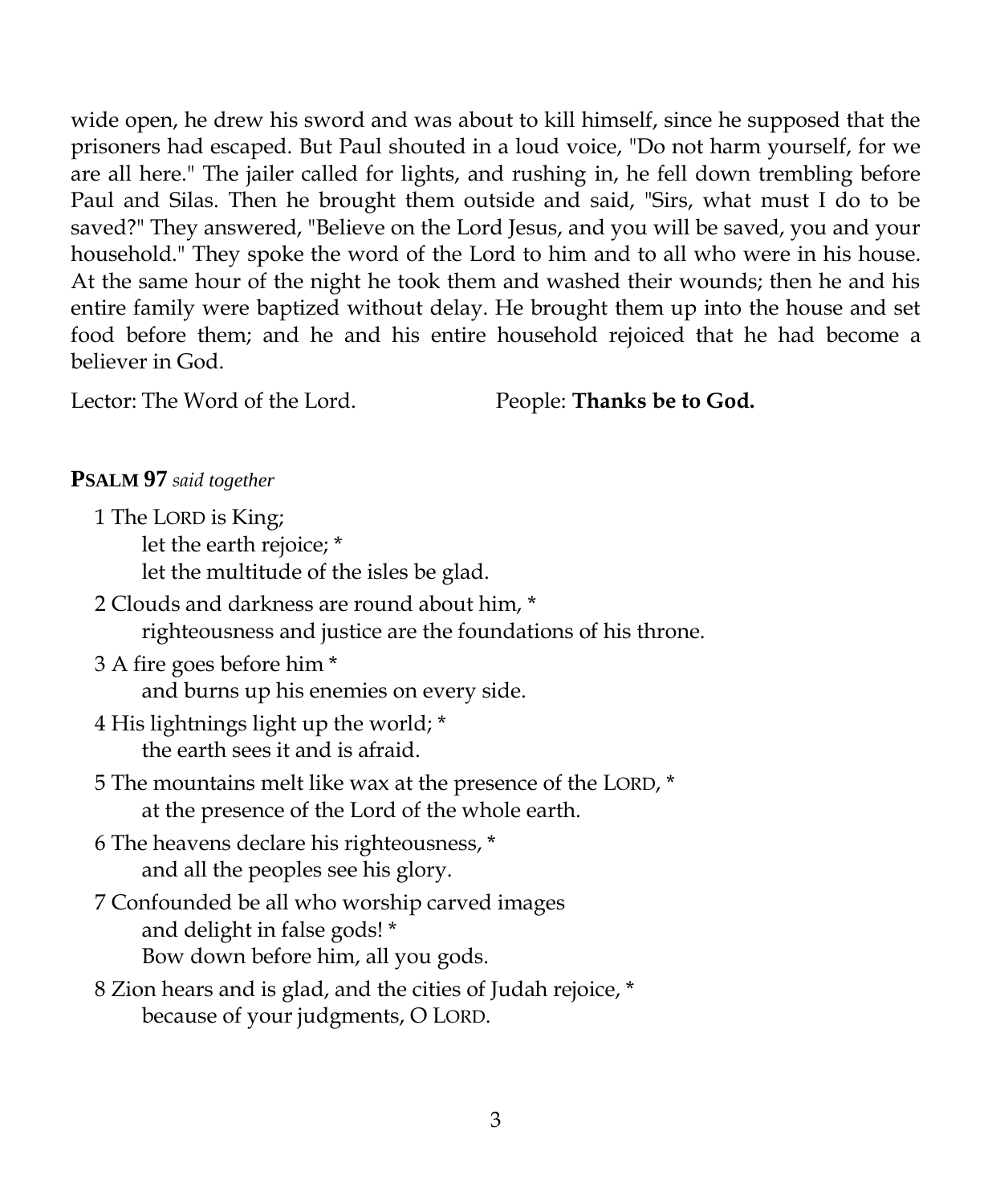9 For you are the LORD, most high over all the earth; \* you are exalted far above all gods.

- 10 The LORD loves those who hate evil; \* he preserves the lives of his saints and delivers them from the hand of the wicked.
- 11 Light has sprung up for the righteous, \* and joyful gladness for those who are truehearted.
- 12 Rejoice in the LORD, you righteous, \* and give thanks to his holy Name.

### Revelation 22:12-14,16-17,20-21

#### **THE SECOND LESSON**

*A Reading from the book of Revelation:*

At the end of the visions I, John, heard these words:

"See, I am coming soon; my reward is with me, to repay according to everyone's work. I am the Alpha and the Omega, the first and the last, the beginning and the end."

Blessed are those who wash their robes, so that they will have the right to the tree of life and may enter the city by the gates.

"It is I, Jesus, who sent my angel to you with this testimony for the churches. I am the root and the descendant of David, the bright morning star."

The Spirit and the bride say, "Come."

And let everyone who hears say, "Come."

And let everyone who is thirsty come.

Let anyone who wishes take the water of life as a gift.

The one who testifies to these things says, "Surely I am coming soon."

Amen. Come, Lord Jesus!

The grace of the Lord Jesus be with all the saints. Amen.

*Lector*: The Word of the Lord. *People:* **Thanks be to God.**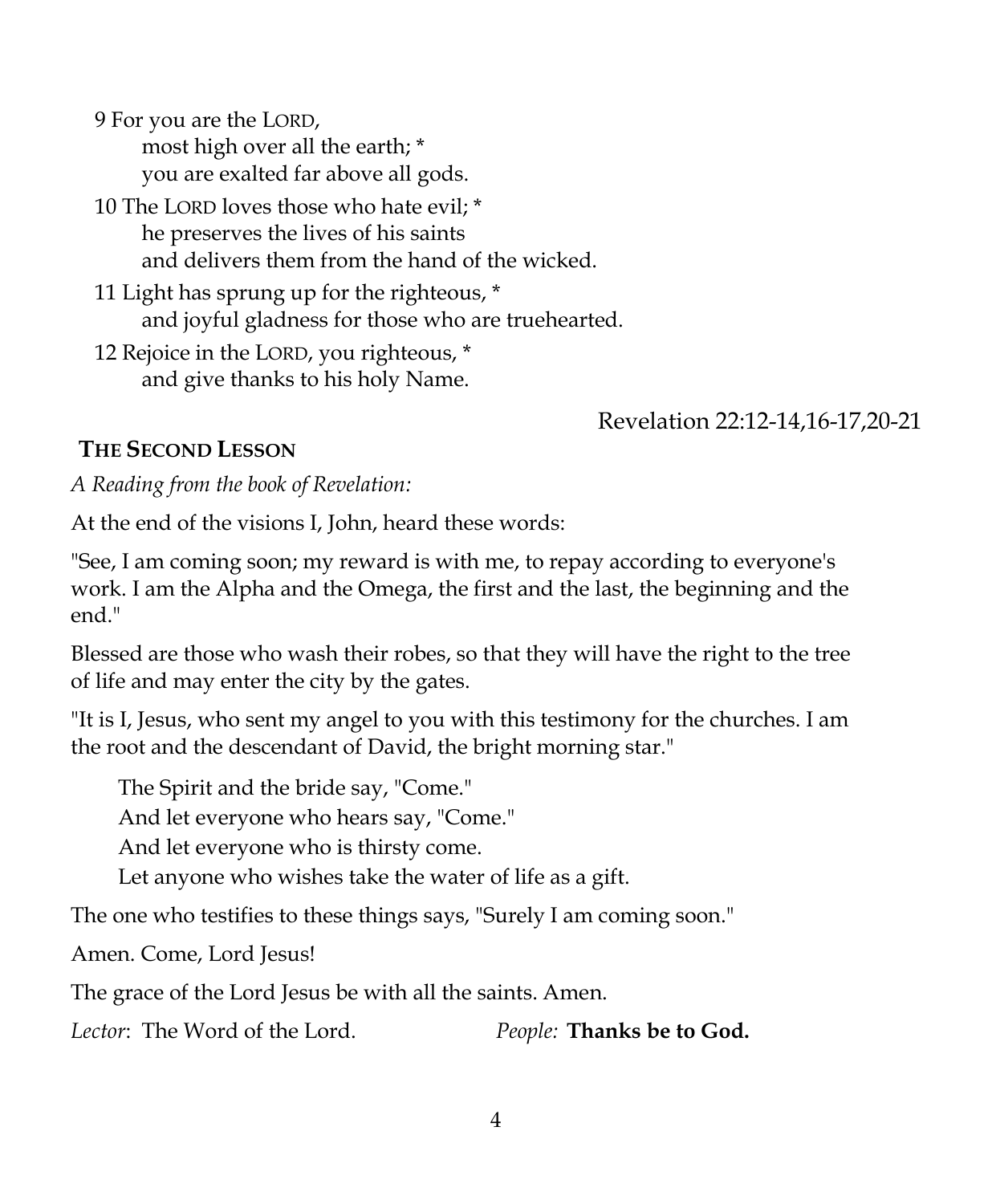*All stand.*

#### **THE HOLY GOSPEL** John 17:20-26

*Deacon:* The Holy Gospel of Our Lord Jesus Christ according to John. *People:* **Glory be to thee, O Lord.**

Jesus prayed for his disciples, and then he said. "I ask not only on behalf of these, but also on behalf of those who will believe in me through their word, that they may all be one. As you, Father, are in me and I am in you, may they also be in us, so that the world may believe that you have sent me. The glory that you have given me I have given them, so that they may be one, as we are one, I in them and you in me, that they may become completely one, so that the world may know that you have sent me and have loved them even as you have loved me. Father, I desire that those also, whom you have given me, may be with me where I am, to see my glory, which you have given me because you loved me before the foundation of the world.

"Righteous Father, the world does not know you, but I know you; and these know that you have sent me. I made your name known to them, and I will make it known, so that the love with which you have loved me may be in them, and I in them."

*Priest*: The Gospel of the Lord. *People*: **Praise be to thee, O Christ.**

**THE SERMON** The Rev. Tom Seitz, Jr.

**THE NICENE CREED** all stand. BCP, p. 327

**We believe in one God, the Father, the Almighty, maker of heaven and earth, of all that is, seen and unseen.** 

**We believe in one Lord, Jesus Christ, the only Son of God, eternally begotten of the Father, God from God, Light from Light, true God from true God, begotten, not made, of one Being with the Father. Through him all things were made. For us and for our salvation he came down from heaven: by the power of the Holy Spirit he became incarnate from the Virgin Mary, and was made man. For our sake he was crucified under Pontius Pilate; he suffered death and was buried. On the third day he rose again in accordance with the Scriptures; he ascended into heaven and is seated at the right hand of the Father. He will come again in glory to judge the living and the dead, and his kingdom will have no end.** 

**We believe in the Holy Spirit, the Lord, the giver of life, who proceeds from the Father and the Son. With the Father and the Son he is worshiped and glorified. He has spoken through the Prophets. We believe in one holy catholic and apostolic Church. We acknowledge one baptism for the forgiveness of sins. We look for the resurrection of the dead, and the life of the world to come. Amen.**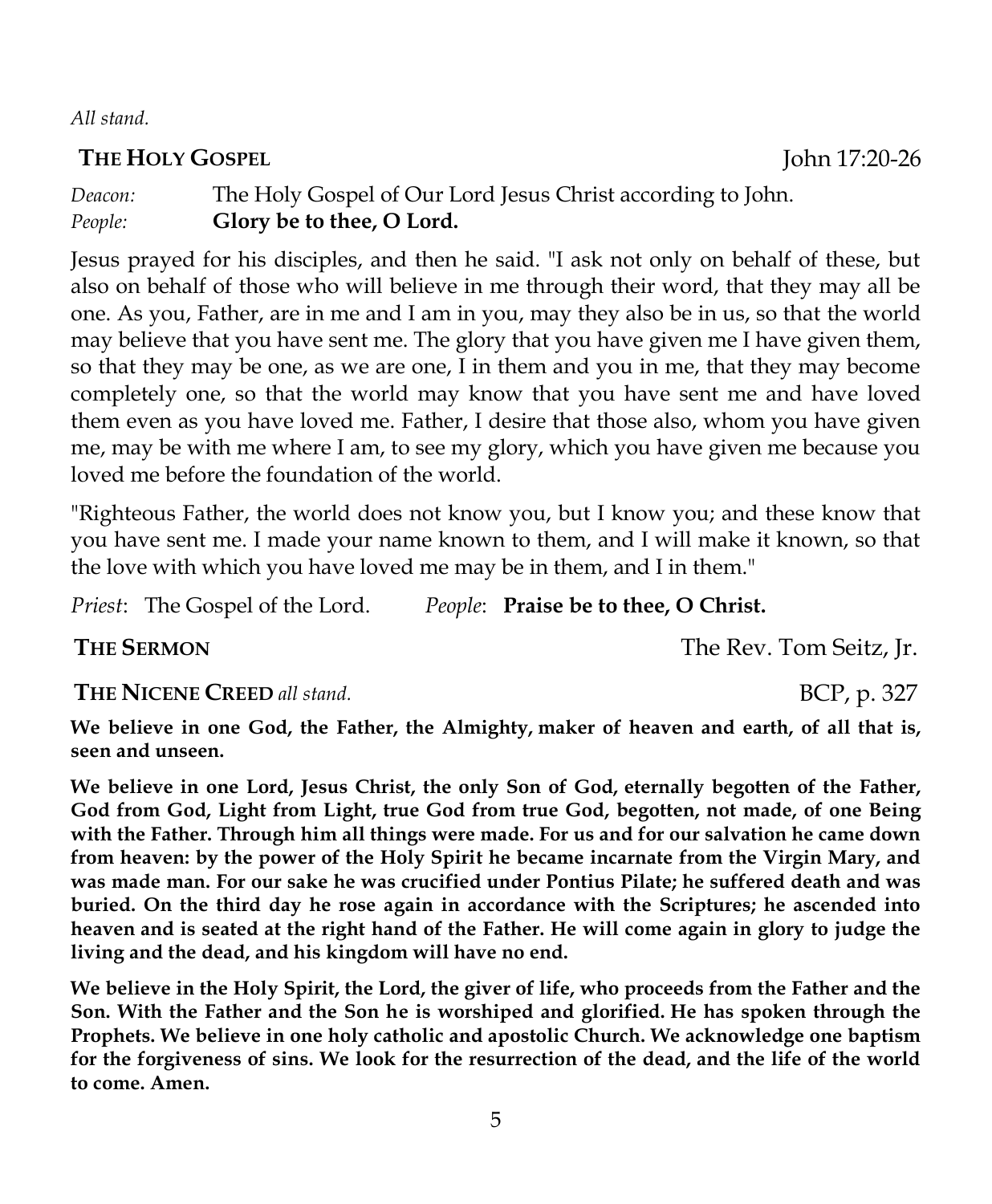### **THE PRAYERS OF THE PEOPLE FORM II** BCP, p. 386

*The people are asked to respond to each petition with silent prayer:*

I ask your prayers for God's people throughout the world; for our Presiding Bishop, Michael Curry, and our Bishop, Gregory O. Brewer, for our visiting celebrant; for this gathering; and for all ministers and people. Pray for the Church. *Silence*

I ask your prayers for peace; for goodwill among nations; and for the well-being of all people. Pray for justice and peace. *Silence*

I ask your prayers for the poor, the sick, the hungry, the oppressed, and those in prison. Pray for those in any need or trouble, especially Ray, Brian, Natasha, Mike, Jim, Barbara, Linda, Christian, Jim, Barbara, Sienna and her parents; And for our homebound, Jean and Donna.

*Silence*

I ask your prayers for all who seek God, or a deeper knowledge of him. Pray that they may find and be found by him. *Silence*

I ask your prayers for the departed. Pray for those who have died. *Silence*

Praise God for those in every generation in whom Christ has been honored Pray that we may have grace to glorify Christ in our own day. *Silence.*

*The Celebrant adds a concluding Collect:*

Almighty and eternal God, ruler of all things in heaven and earth: Mercifully accept the prayers of your people, and strengthen us to do your will; through Jesus Christ our Lord**.** *Amen.*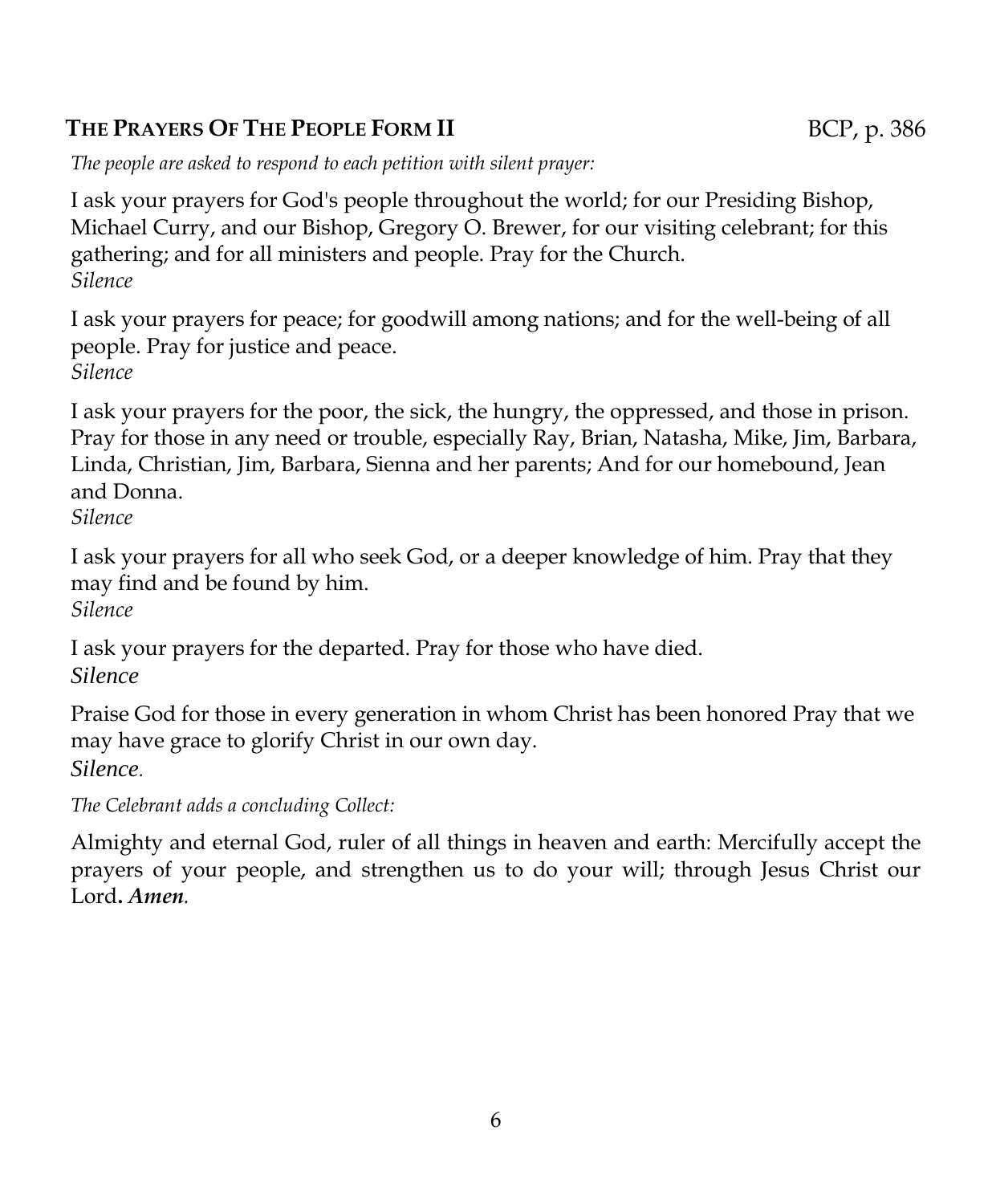**PRAYER FOR A PRIEST** *– said together*

**Oh Lord Jesus Christ, good shepherd of your people and our great high priest standing before God on our behalf, pour out your blessing on our rector-elect and his family. Watch over them and guide them through any obstacles, so that when he arrives, he may serve you as a faithful steward of the sacraments of grace, an effective witness to the Gospel and as a conscientious pastor to this parish, that your Church may be strengthened and equipped for its mission; through the same Jesus Christ our Lord. Amen.**

**FOR THE ELECTION OF A BISHOP** *– said together*

**Almighty God, giver of every good gift: Look graciously on your Church, and so guide the minds of those who shall choose a bishop for this Diocese, that we may receive a faithful pastor, who will care for your people and equip us for our ministries; through Jesus Christ our Lord.** *Amen.*

#### **THE CONFESSION AND ABSOLUTION,** kneeling **BCP**, p. 320

*The Celebrant says:*

Ye who do truly and earnestly repent you of your sins, and are in love and charity with your neighbors, and intend to lead a new life, following the commandments of God, and walking from henceforth in his holy ways: Draw near with faith, and make your humble confession to Almighty God, devoutly kneeling.

*The minister and People say together*

**Almighty God, Father of our Lord Jesus Christ, maker of all things, judge of all men: We acknowledge and bewail our manifold sins and wickedness, which we from time to time most grievously have committed, by thought, word, and deed, against thy divine Majesty, provoking most justly thy wrath and indignation against us. We do earnestly repent, and are heartily sorry for these our misdoings; the remembrance of them is grievous unto us, the burden of them is intolerable. Have mercy upon us, have mercy upon us, most merciful Father; for thy Son our Lord Jesus Christ's sake, forgive us all that is past; and grant that we may ever hereafter serve and please thee in newness of life, to the honor and glory of thy Name; through Jesus Christ our Lord. Amen.**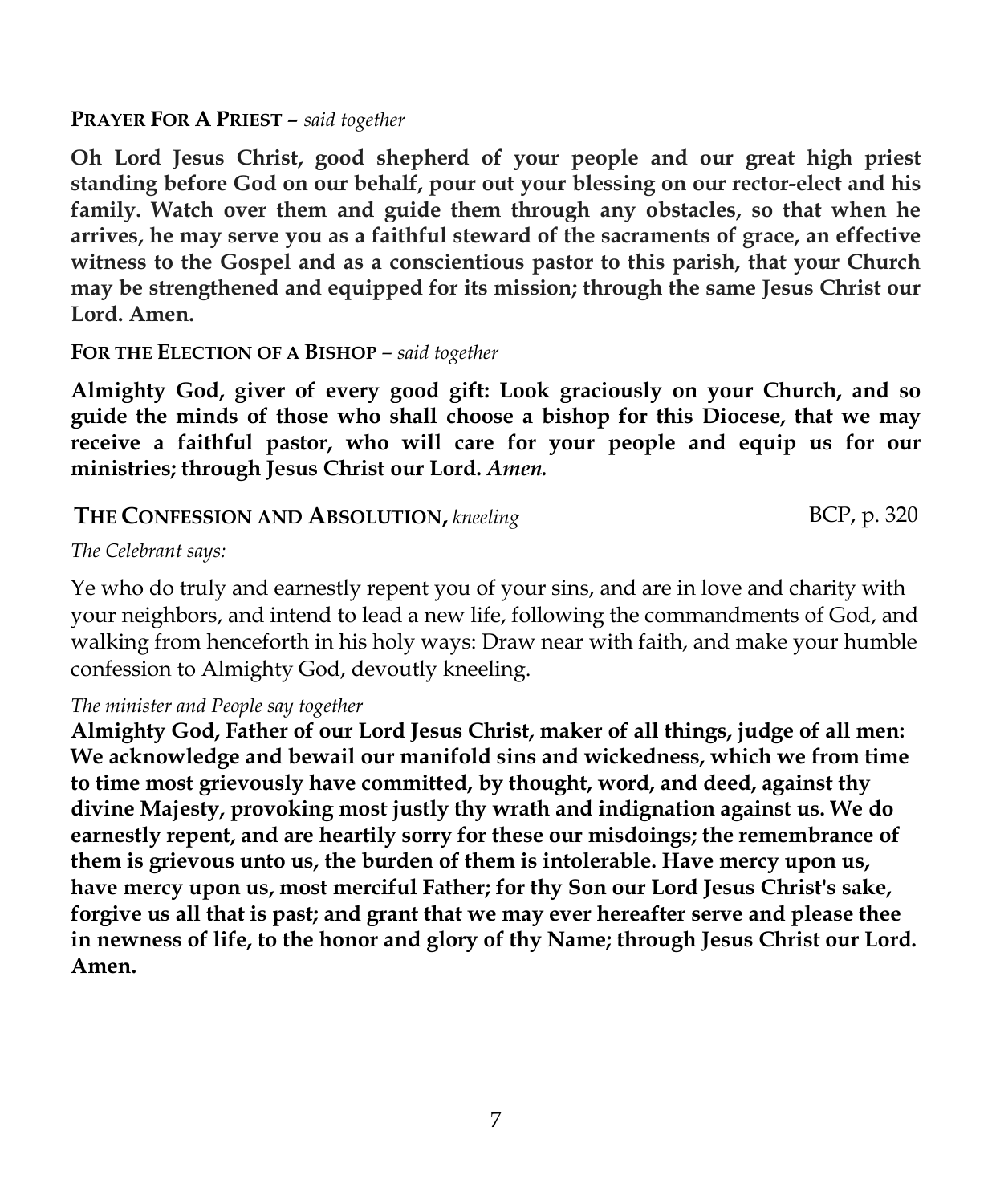*The Celebrant stands and says,*

Almighty God, our heavenly Father, who of his great mercy hath promised forgiveness of sins to all those who with hearty repentance and true faith turn unto him, have mercy upon you, pardon and deliver you from all your sins, confirm and strengthen you in all goodness, and bring you to everlasting life; through Jesus Christ our Lord. **Amen.**

*The Celebrant announces*

Celebrant: The Peace of the Lord be always with you. People: **And with thy spirit.**

## **ANNOUNCEMENTS**

#### **THE OFFERTORY**

*The Celebrant says:* Ascribe to the Lord the honor due his Name; bring offerings and come into his courts. *Psalm 96:8*

#### **THE OFFERTORY DIALOG**

*Celebrant:* All things come of thee, O Lord.

#### *People*: **And of thine own have we given thee.**

#### **EUCHARISTIC PRAYER I** BCP, p. 333

#### **THE SURSUM CORDA**

| Celebrant | The Lord be with you.                 |
|-----------|---------------------------------------|
| People    | And with thy spirit.                  |
| Celebrant | Lift up your hearts.                  |
| People    | We lift them up unto the Lord.        |
| Celebrant | Let us give thanks unto our Lord God. |
| People    | It is meet and right so to do.        |

**THE PEACE** BCP, p. 332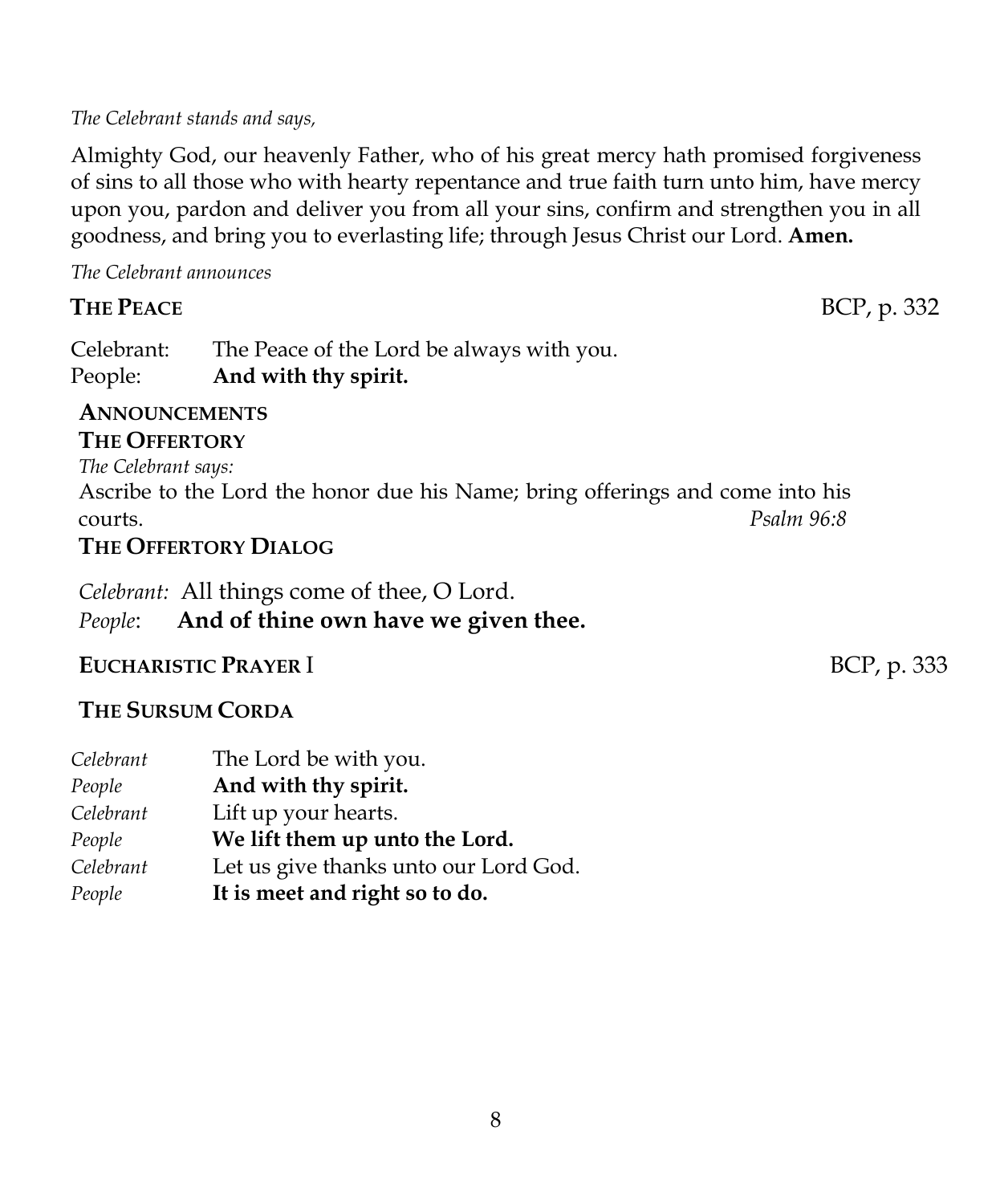#### *The Celebrant then says*

It is very meet, right, and our bounden duty, that we should at all times, and in all places, give thanks unto thee, O Lord, holy Father, almighty, everlasting God.

Through thy dearly beloved Son Jesus Christ our Lord; who after his glorious resurrection manifestly appeared to his disciples; and in their sight ascended into heaven, to prepare a place for us; that where he is, there we might also be, and reign with him in glory.

Therefore with Angels and Archangels, and with all the company of heaven, we laud and magnify thy glorious Name; evermore praising thee, and saying,

**THE SANCTUS AND BENEDICTUS,** *said together*

**Holy, Holy, Holy, Lord God of Hosts: Heaven and earth are full of thy glory. Glory be to thee, O lord Most High. Blessed is he who cometh in the name of the Lord. Hosanna in the highest.**

*The people stand or kneel. Then the Celebrant continues*

All glory be to thee, Almighty God, our heavenly Father, for that thou, of thy tender mercy, didst give thine only Son Jesus Christ to suffer death upon the cross for our redemption; who made there, by his one oblation of himself once offered, a full, perfect, and sufficient sacrifice, oblation, and satisfaction, for the sins of the whole world; and did institute, and in his holy Gospel command us to continue, a perpetual memory of that his precious death and sacrifice, until his coming again.

For in the night in which he was betrayed, he took bread; and when he had given thanks, he brake it, and gave it to his disciples, saying, "Take, eat, this is my Body, which is given for you. Do this in remembrance of me."

Likewise, after supper, he took the cup; and when he had given thanks, he gave it to them, saying, "Drink ye all of this; for this is my Blood of the New Testament, which is shed for you, and for many, for the remission of sins. Do this, as oft as ye shall drink it, in remembrance of me."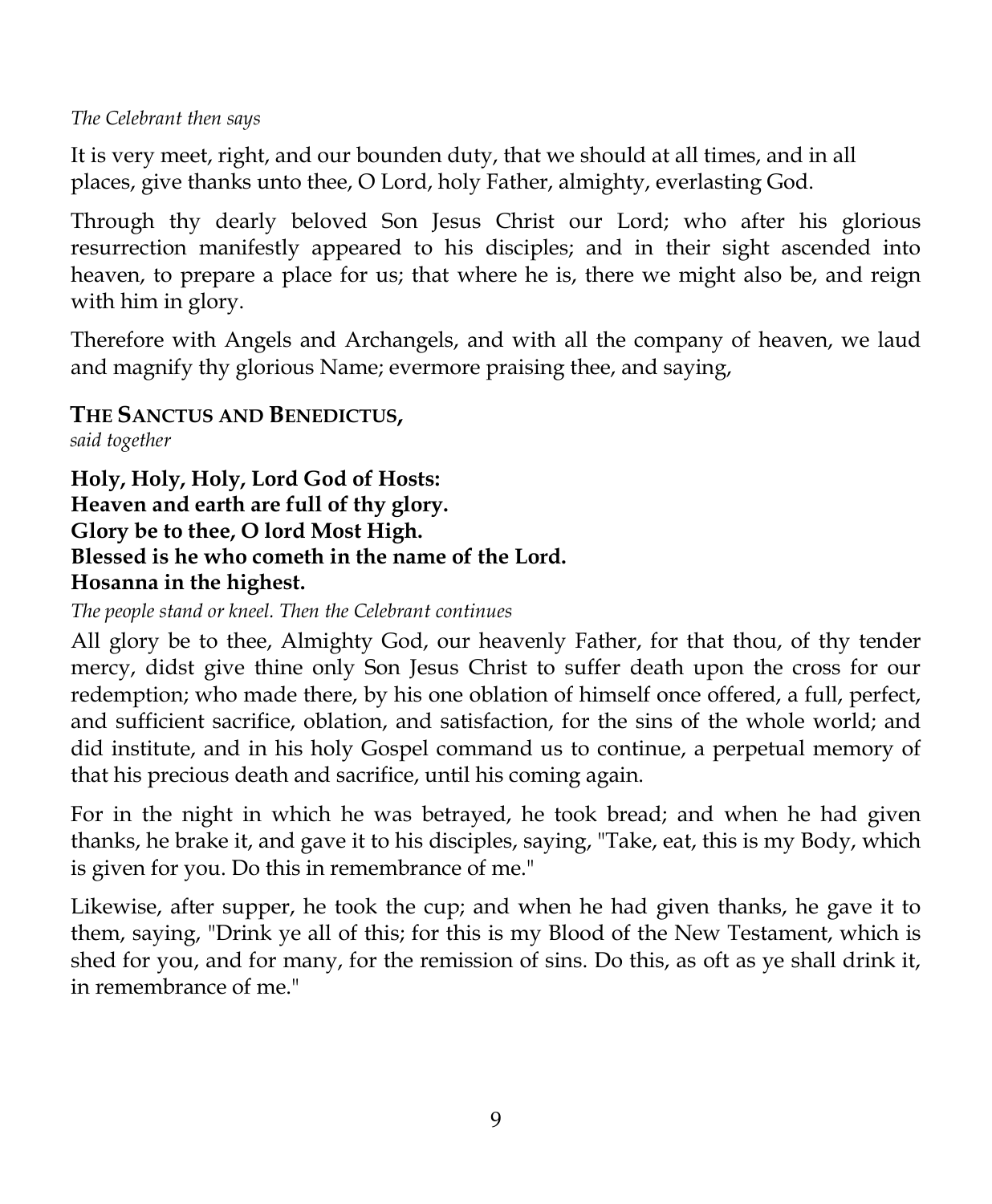Wherefore, O Lord and heavenly Father, according to the institution of thy dearly beloved Son our Savior Jesus Christ, we, thy humble servants, do celebrate and make here before thy divine Majesty, with these thy holy gifts, which we now offer unto thee, the memorial thy Son hath commanded us to make; having in remembrance his blessed passion and precious death, his mighty resurrection and glorious ascension; rendering unto thee most hearty thanks for the innumerable benefits procured unto us by the same.

And we most humbly beseech thee, O merciful Father, to hear us; and, of thy almighty goodness, vouchsafe to bless and sanctify, with thy Word and Holy Spirit, these thy gifts and creatures of bread and wine; that we, receiving them according to thy Son our Savior Jesus Christ's holy institution, in remembrance of his death and passion, may be partakers of his most blessed Body and Blood.

And we earnestly desire thy fatherly goodness mercifully to accept this our sacrifice of praise and thanksgiving; most humbly beseeching thee to grant that, by the merits and death of thy Son Jesus Christ, and through faith in his blood, we, and all thy whole Church, may obtain remission of our sins, and all other benefits of his passion.

And here we offer and present unto thee, O Lord, our selves, our souls and bodies, to be a reasonable, holy, and living sacrifice unto thee; humbly beseeching thee that we, and all others who shall be partakers of this Holy Communion, may worthily receive the most precious Body and Blood of thy Son Jesus Christ, be filled with thy grace and heavenly benediction, and made one body with him, that he may dwell in us, and we in him.

And although we are unworthy, through our manifold sins, to offer unto thee any sacrifice, yet we beseech thee to accept this our bounden duty and service, not weighing our merits, but pardoning our offences, through Jesus Christ our Lord;

By whom, and with whom, in the unity of the Holy Ghost, all honor and glory be unto thee, O Father Almighty, world without end. **AMEN**.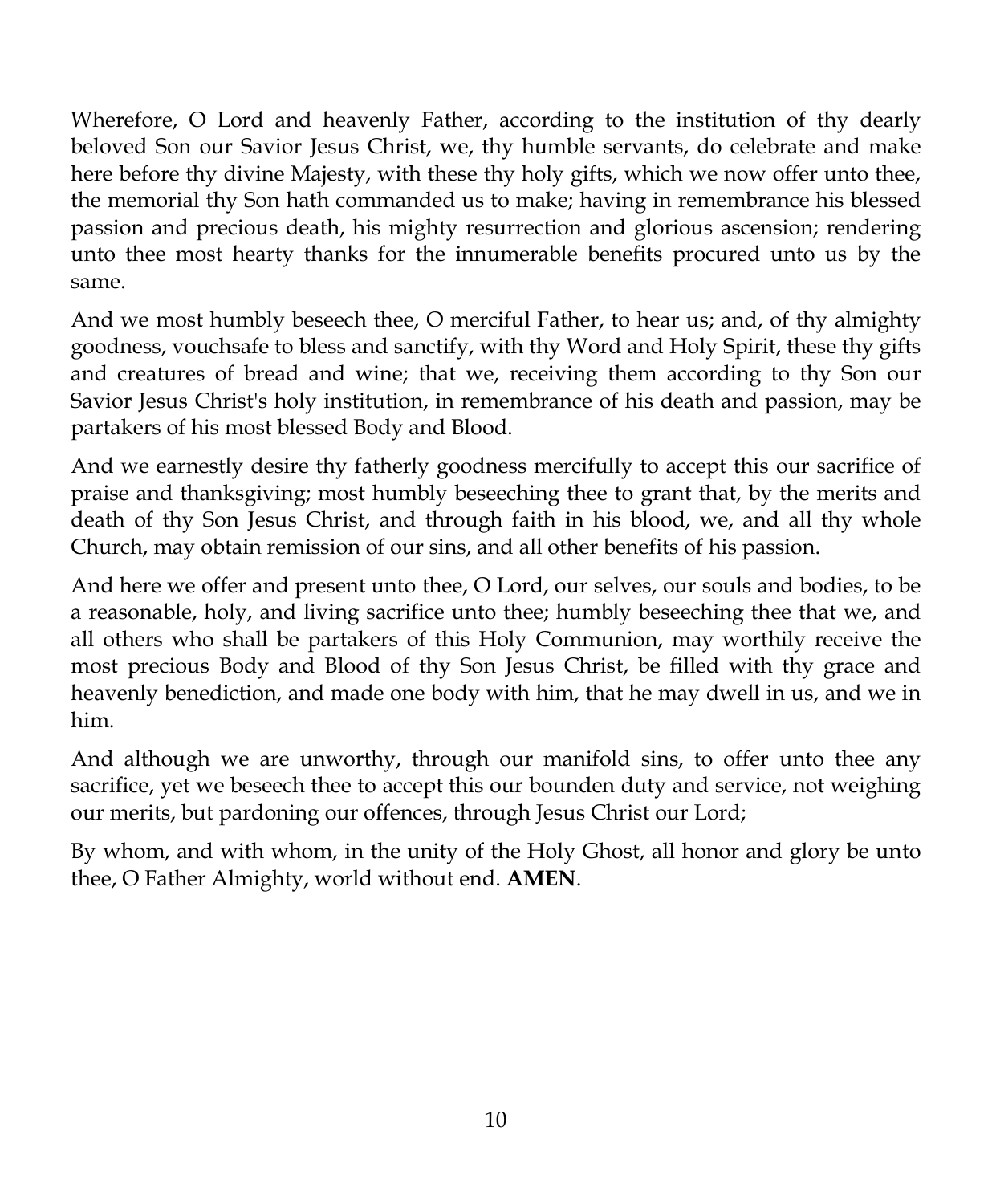And now, as our Savior Christ hath taught us, we are bold to say...

#### **THE LORD'S PRAYER**

**Our Father, who art in heaven, hallowed be thy Name, thy kingdom come, thy will be done, on earth as it is in heaven. Give us this day our daily bread. And forgive us our trespasses, as we forgive those who trespass against us. And lead us not into temptation, but deliver us from evil. For thine is the kingdom, and the power, and the glory, for ever and ever. Amen.**

#### **THE BREAKING OF THE BREAD** BCP, p. 337

*The Celebrant breaks the consecrated Bread. A period of silence is kept. Then is said* Alleluia. Christ our Passover is sacrificed for us; **Therefore let us keep the feast. Alleluia.**

*Then the Celebrant says*

The Gifts of God for the People of God. Take them in remembrance that Christ died for you, and feed on him in your hearts by faith with thanksgiving.

#### **AT THE COMMUNION**

*All baptized persons, including young children, are welcome to receive the Sacrament. If you are unable or do not wish to receive, you are welcome to come forward for a blessing; please indicate this by crossing your arms on your chest.*

#### **THE POSTCOMMUNION PRAYER BULLER BULLER BULLER BULLER BULLER BULLER BULLER**

*After Communion, the Celebrant says*

Let us pray.

*The People may join in saying this prayer*

**Almighty and everliving God, we most heartily thank thee for that thou dost feed us, in these holy mysteries, with the spiritual food of the most precious Body and Blood of thy Son our Savior Jesus Christ; and dost assure us thereby of thy favor and goodness towards us; and that we are very members incorporate in the mystical body of thy Son, the blessed company of all faithful people; and are also heirs, through hope, of thy everlasting kingdom. And we humbly beseech thee, O heavenly Father, so to assist us with thy grace, that we may continue in that holy fellowship, and do all such good works as thou hast prepared for us to walk in; through Jesus Christ our Lord, to whom with thee and the Holy Ghost, be all honor and glory, world without end.** *Amen.*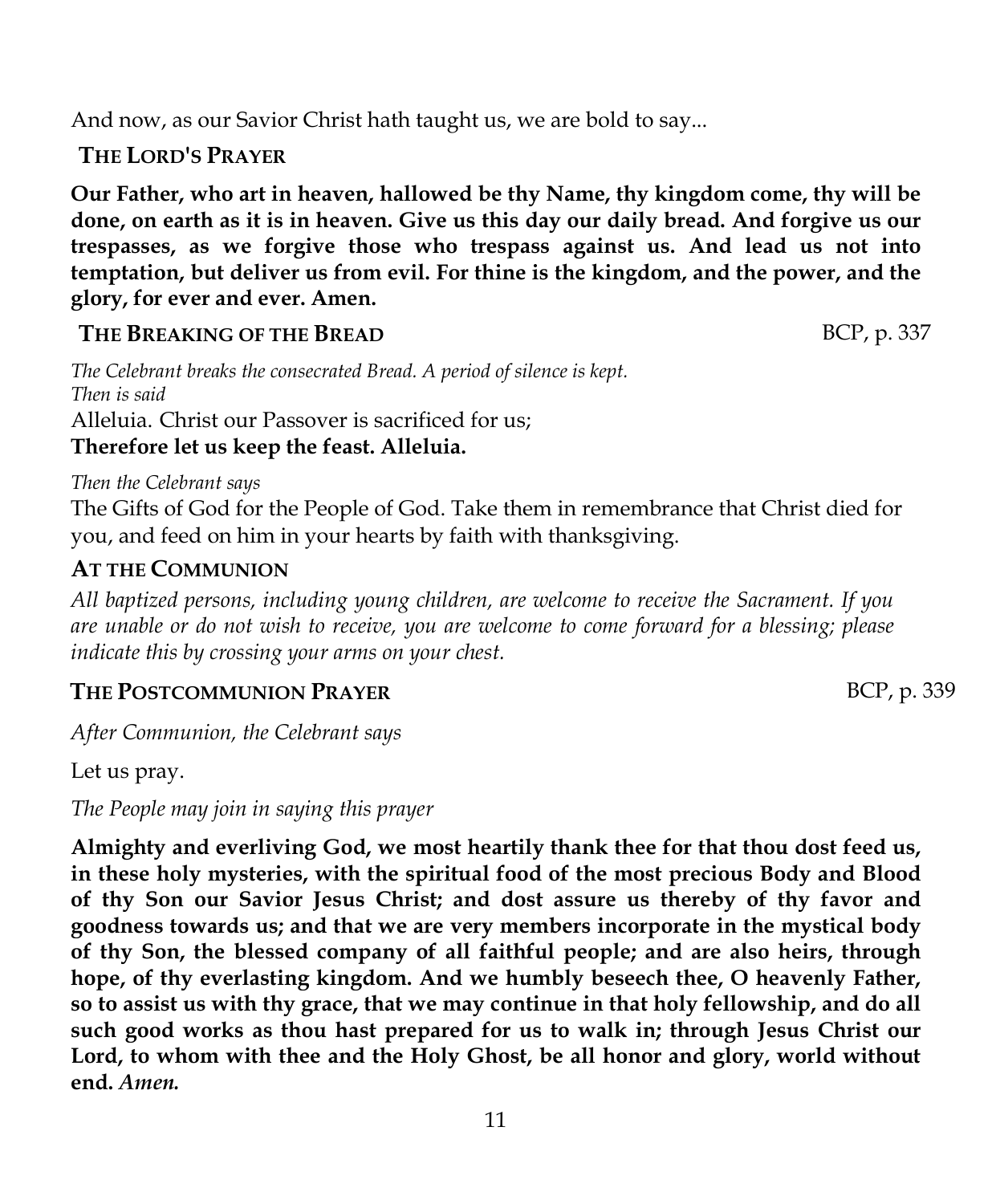#### **THE EASTER BLESSING**

*The Deacon dismisses the people with these words:*

Let us bless the Lord. Alleluia, Alleluia! *People:* **Thanks be to God. Alleluia, Alleluia!**

**+++**

#### **FOR VISITORS...**

**WELCOME TO ALL VISITORS!** We're honored by your visit! Whether you are just stopping by or searching for a new church home, we encourage all visitors to sign our guestbook or a visitor's card!

### **PARISH LIFE**

#### **IS THERE A GRADUATE IN YOUR HOME!!**

If so, please email their name to the parish office [\(admin@emmanuelepiscopal.net\)](mailto:admin@emmanuelepiscopal.net) by Wednesday, June 1<sup>st</sup> for inclusion in the Pentecost Bulletin! We want to celebrate their success!



**MUSIC DEPARTMENT**

Final Choir rehearsal is Thursday, June 2 at 7:00 pm Rehearsals will resume in the fall!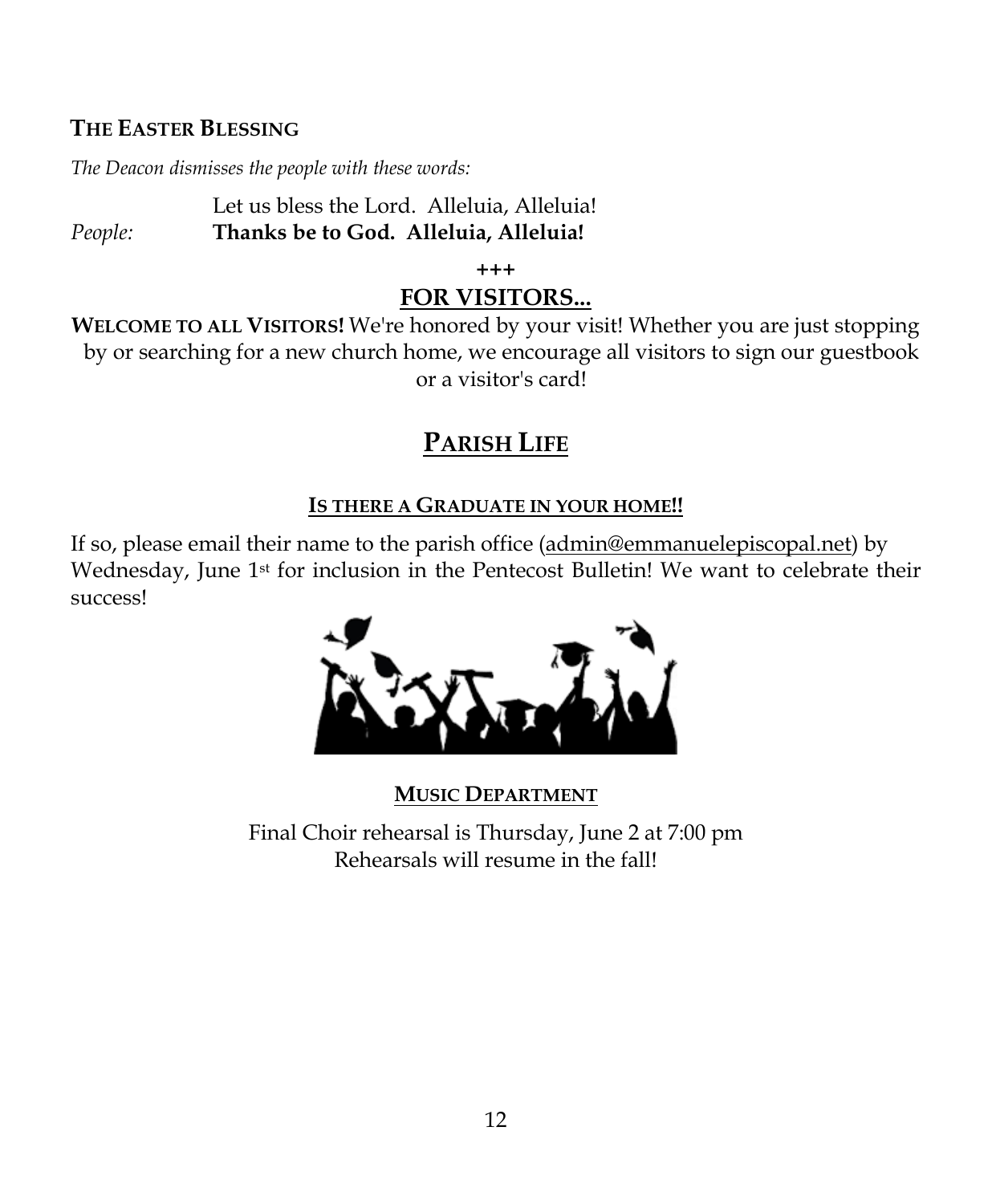#### **CHRISTIAN FORMATION**

**Adult Sunday School** - Our new series is on the book of Hebrews. Everyone recognizes verses such as 4:14, "For we do not have a high priest who is unable to sympathize with our weaknesses, but we have one who in every respect has been tested as we are, yet without sin." Or 11:1, "Now faith is the assurance of things hoped for, the conviction of things not seen." The "great cloud of witnesses" comes from Hebrews (12:1) and those who remember Fr. Malcolm appreciate the references to Melchizedek. But what is the book about? It has a reputation as a dense and difficult book, but we will tackle it a bit at a time with thoughtful discussion.

No advance preparation will be expected for this class. Simply drop in, listen to the scripture read and participate in the conversation (or just listen, if you prefer). We meet at 9:00 am in the Parish Hall and would love to have you join us! Class lasts until about 10:00, although those who sing in the choir leave early to warm up. And although we call it "Adult" Sunday School, youth are also welcome and appreciated.

#### **OUTREACH**

**May Outreach -** Thank you for your Easter Donations. We were able to donate 23 beautiful Easter baskets to the Salvation Army Women and Children Center. They are currently staying in a hotel while the center is renovated so the baskets were especially appreciated. We also delivered diaper and extra treats and toys. We will continue to collect dry goods for our Street Eats bags and Christian Service Center: Packets of tuna or chicken, crackers, granola bars, fruit cups, canned veggies, and individual shelf safe meals are just a few examples of items we can use. Thank you for what you do!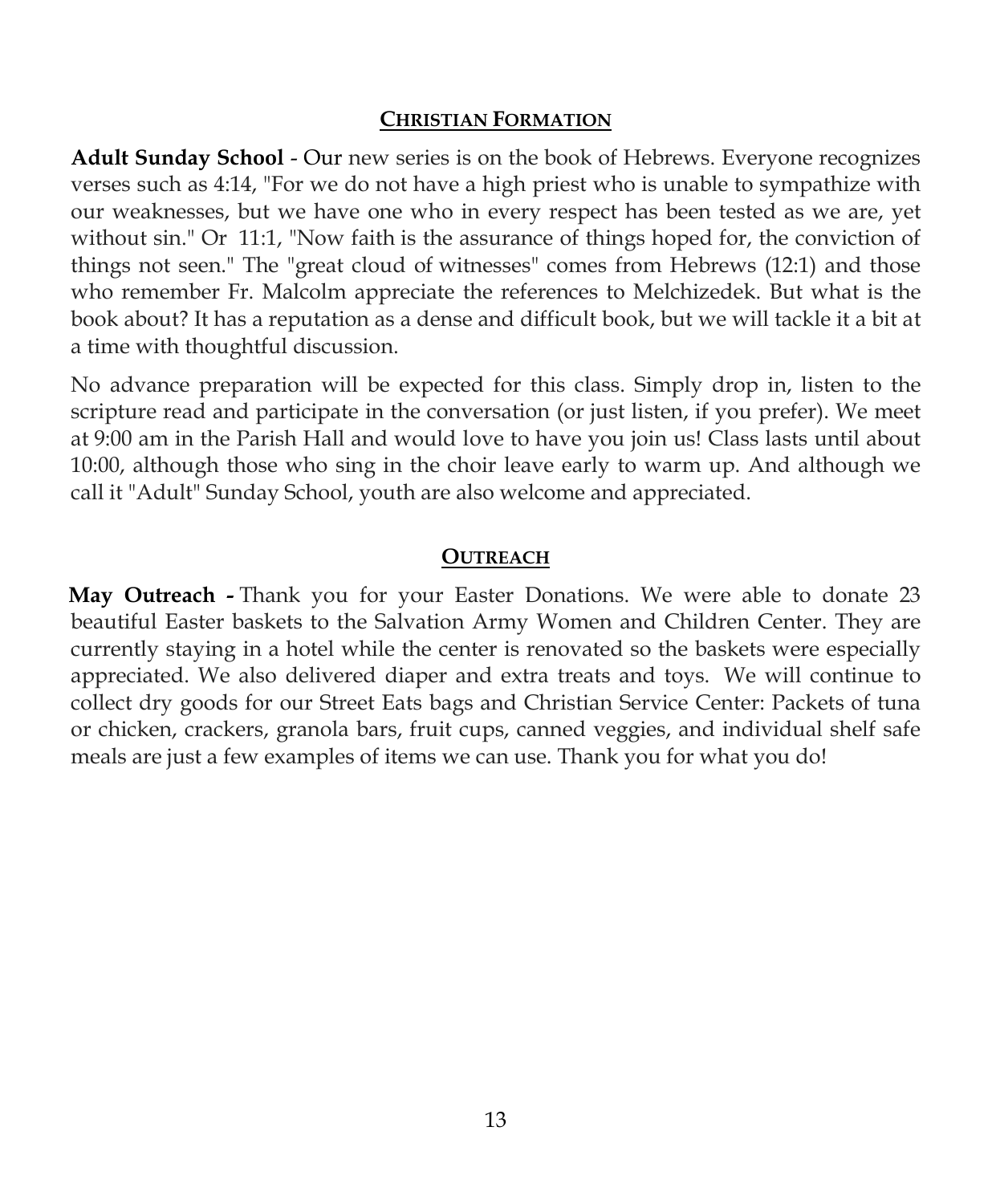#### **CHILDREN'S MINISTRY**

**Nursery -** I would love to have volunteers for the nursery crew! Ideally, I would have four volunteers so that they can rotate through the Sundays. Please think of students needing community service hours! Anyone interested, please get in touch with Molly Carrera at [kids@emmanuelepiscopal.net](about:blank) or Sue Grosso at [admin@emmanuelepiscopal.net.](about:blank)

#### **SUPPORT AFTERNOONS @ EMMANUEL:**

There is a wish list of items needed for after school program in the narthex. Grab an item posted or keep it simple and donate a gift card from one of our often-used suppliers like Walmart, Costco, and Amazon.

#### **THIS WEEK AT EMMANUEL**

| Sunday                 |  | 05/29 VII EASTER                        |                                     |  |  |
|------------------------|--|-----------------------------------------|-------------------------------------|--|--|
|                        |  | 8:00am                                  | Holy Eucharist Rite I (Church)      |  |  |
|                        |  | 10:15am                                 | Holy Eucharist Rite II (Church)     |  |  |
| Monday                 |  | 05/30 MEMORIAL DAY                      |                                     |  |  |
| Office closed          |  |                                         |                                     |  |  |
|                        |  | Afternoons at Emmanuel Closed today     |                                     |  |  |
| Tuesday                |  | $05/31$ 8:30am                          | Summers At Emmanuel (Parish Hall)   |  |  |
| Wednesday 06/01 8:30am |  |                                         | Summers At Emmanuel (Parish Hall)   |  |  |
| Thursday               |  | 06/02 8:30am                            | Summers At Emmanuel (Parish Hall)   |  |  |
|                        |  | $7:00$ pm                               | Final Choir Rehearsal (until Fall!) |  |  |
| Friday                 |  | 06/03 8:30am                            | Summers At Emmanuel (Parish Hall)   |  |  |
| Sunday                 |  | 06/05 THE DAY OF PENTECOST - WHITSUNDAY |                                     |  |  |
|                        |  | 8:00am                                  | Holy Eucharist Rite I (Church)      |  |  |
|                        |  | 10:15am                                 | Holy Eucharist Rite II (Church)     |  |  |